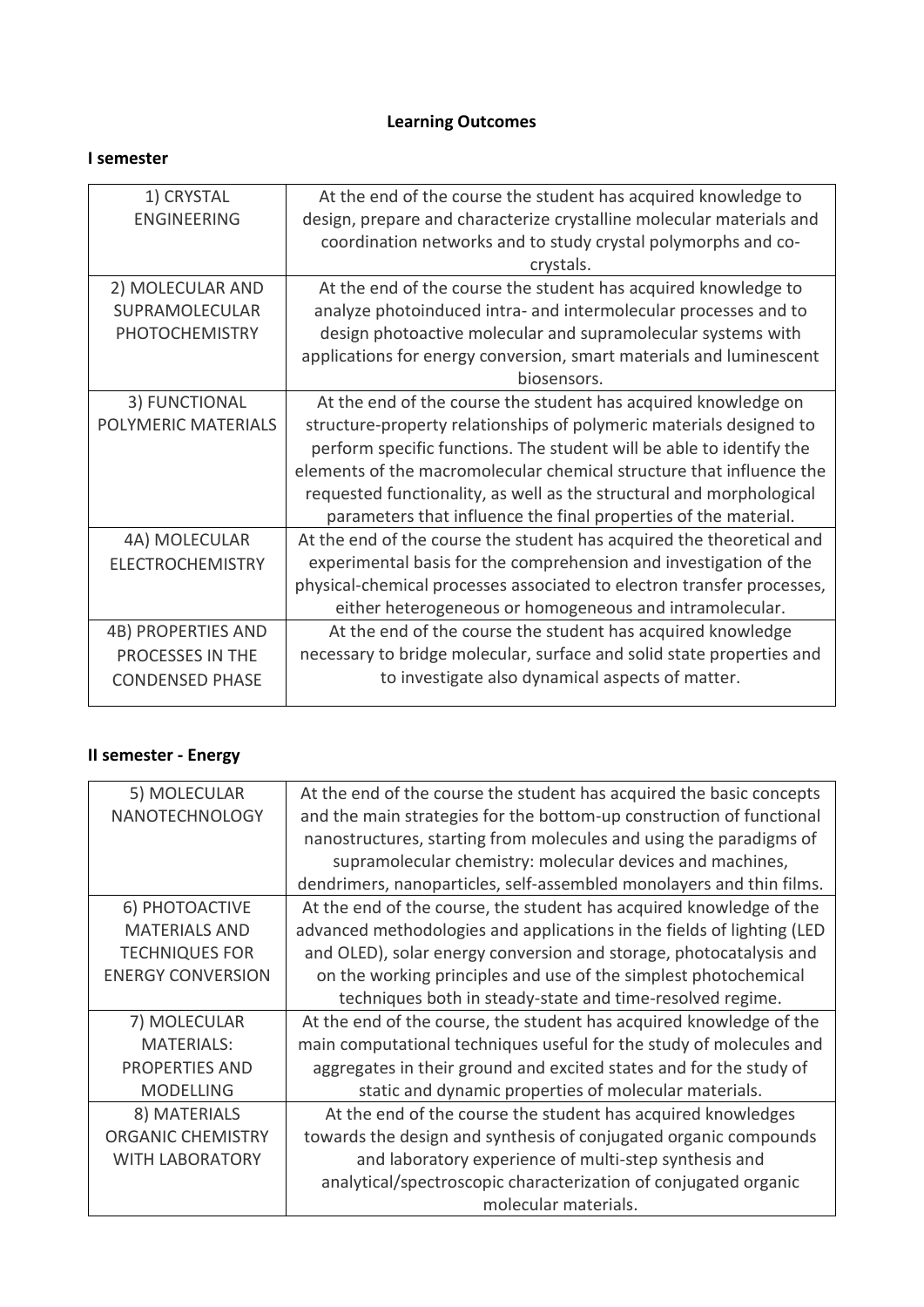#### **II semester – Health**

| 5) BIOMIMETIC        | At the end of the course the student has acquired knowledge to          |
|----------------------|-------------------------------------------------------------------------|
| <b>MATERIALS</b>     | design, develop and characterize inorganic and organic-inorganic        |
|                      | materials with tailored technological properties, according to the      |
|                      | biomimetic principles, such as synthesis in confined reaction spaces,   |
|                      | templated synthesis, morphosynthesis, crystal tectonics.                |
| 6) COMPUTATIONAL     | At the end of the course the student has acquired theoretical and       |
| METHODOLOGY AND      | computational approaches to study the properties of health related      |
| STATISTICAL ANALYSIS | materials, including complex molecular architectures and the basic      |
|                      | concepts of probability distributions, and statistical tools used in    |
|                      | treating experimental data and tackle biological intrinsic variability. |
| 7) PROCESSES OF CELL | At the end of the course the student has acquired knowledge on i) the   |
| <b>MATTER</b>        | physico-chemical principles governing physiological and pathological    |
|                      | cellular processes and driving biological macromolecule activities; ii) |
|                      | cellular processes that can be targeted for specific drug delivery and  |
|                      | tissue and organ engineering.                                           |
| 8) BIOCONJUGATION    | At the end of the course the student has acquired knowledge of the      |
| <b>AND RADICAL</b>   | general strategies of synthesis, purification and characterization of   |
| <b>CHEMISTRY</b>     | bioconjugates and radical reactions that lead to the oxidation of       |
|                      | organic and biological materials, the main mechanisms of antioxidant    |
|                      | action and the relationship between structure and antioxidant           |
|                      | activity.                                                               |
|                      |                                                                         |

## **III semester – Energy**

| 9A) LASERS                | At the end of the course the student has acquired the basic principles<br>of laser operation, knowledge of their optical properties and the<br>chemical applications of the main commercially available laser<br>sources. |
|---------------------------|---------------------------------------------------------------------------------------------------------------------------------------------------------------------------------------------------------------------------|
| 9B) ELECTROCHEMICAL       | At the end of the course the student has acquired basic and                                                                                                                                                               |
| <b>SYSTEMS FOR ENERGY</b> | technological knowledge of the most advanced materials for energy                                                                                                                                                         |
| <b>STORAGE AND</b>        | storage and/or conversion systems (lithium batteries, supercapacitors                                                                                                                                                     |
| <b>CONVERSION</b>         | and fuel cells) and main electrochemical techniques for testing and                                                                                                                                                       |
|                           | characterization of materials and devices.                                                                                                                                                                                |

#### **III semester – Health**

| 9) NANOMEDICINE        | At the end of the course the student has acquired the knowledge for      |
|------------------------|--------------------------------------------------------------------------|
| AND LIGHT-             | the design of contrast agents for the most common imaging techniques     |
| <b>RESPONSIVE SOFT</b> | and of possible drug delivery systems, with a critical approach to       |
| <b>MATERIALS</b>       | nanomedicine, the knowledge of kinetic and thermodynamic stability       |
|                        | of colloidal systems and stimuli-responsive materials, as well as of the |
|                        | main photochemical techniques used to investigate them.                  |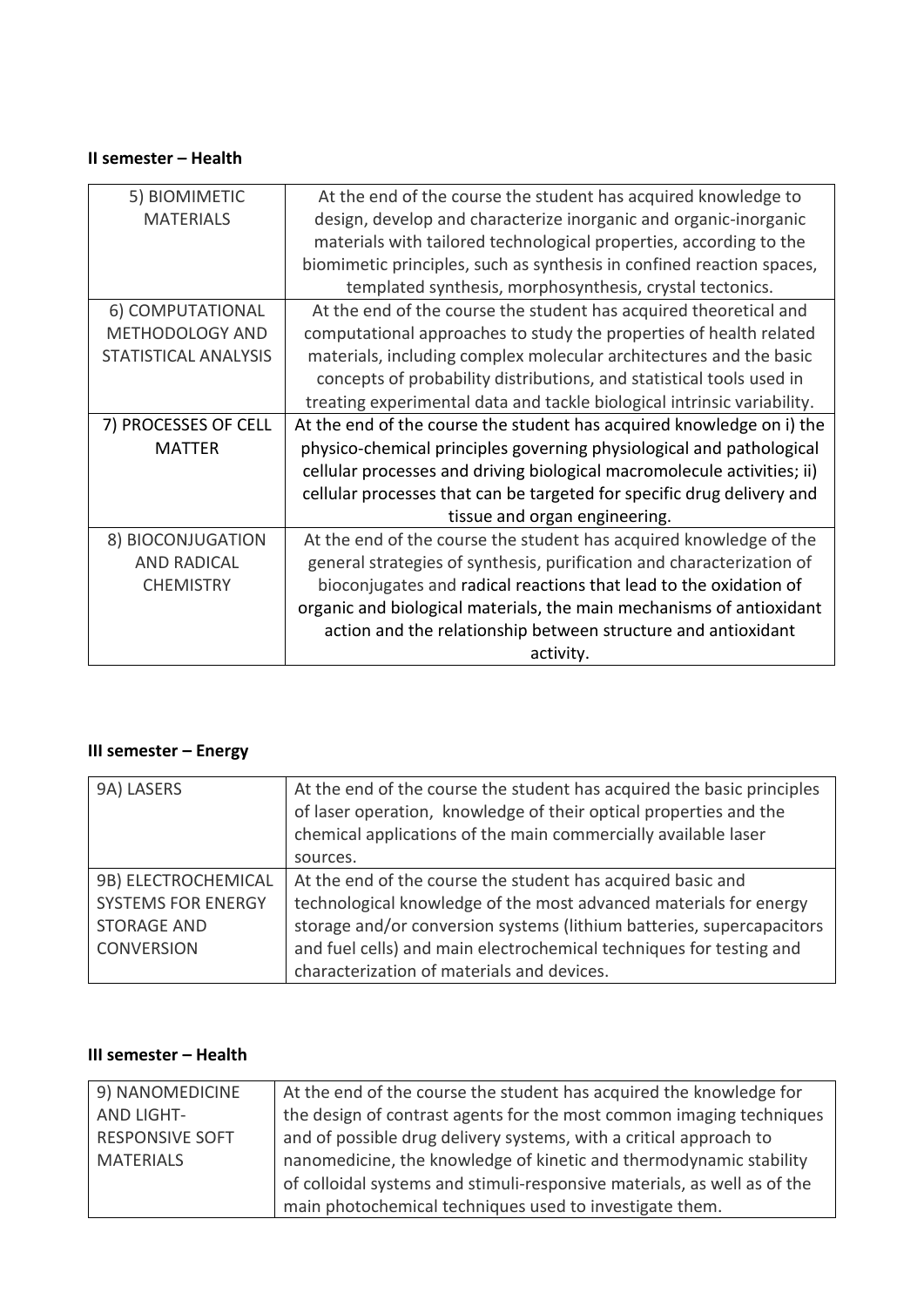## **Elective courses – Energy**

| <b>MATERIALS</b><br><b>SPECTROSCOPY</b>                                                  | At the end of the course, the student has acquired the fundamentals of<br>materials spectroscopy, quantum theory of solids, as well as<br>spectroscopic techniques based on absorption/emission, light<br>scattering, and magnetic properties.                                                                                                     |
|------------------------------------------------------------------------------------------|----------------------------------------------------------------------------------------------------------------------------------------------------------------------------------------------------------------------------------------------------------------------------------------------------------------------------------------------------|
| <b>POLYMERS FOR</b><br><b>ENERGY AND</b><br><b>ADVANCED</b><br><b>APPLICATIONS</b>       | At the end of the course the student has acquired the knowledge for<br>the comprehension of the structure-property correlations in polymeric<br>materials to achieve stimuli responsiveness and the knowledge of the<br>most important classes of polymeric materials used for energy storage,<br>energy conversion and for advanced applications. |
| <b>STATISTICAL</b><br><b>TREATMENT OF</b><br><b>EXPERIMENTAL DATA</b>                    | At the end of the course the student has acquired the basic concepts of<br>probability distributions, statistical tools used in treating experimental<br>data, fluctuation analysis and classification of noise sources.                                                                                                                           |
| ENVIRONMENTAL<br><b>PHOTOCHEMISTRY</b><br><b>AND</b><br><b>PHOTOPROTECTION</b>           | At the end of the course the student has acquired the basic principles<br>and conventional techniques used for environment-related<br>photoprocesses, such as air purification and water<br>treatment/disinfection, as well as photoprotection of materials and<br>living organisms.                                                               |
| <b>ADVANCED ORGANIC</b><br><b>SYNTHESIS FOR</b><br><b>FUNCTIONAL</b><br><b>MATERIALS</b> | At the end of the course the student has acquired the theoretical basis<br>necessary to design and undertake the synthesis of principal molecular<br>building blocks used in optoelectronics, the covalent fucntionalization<br>of carbon nanoforms, sustainable C-H activation protocols, visible-light<br>photo- and carbocatalysis.             |
| <b>ORGANIC</b><br><b>ELECTRONICS:</b><br><b>MATERIALS AND</b><br><b>APPLICATIONS</b>     | At the of the course the student has acquired the basic knowledge for<br>studying the electronic and photonic processes involved in molecular<br>solids, as well as some basics on organic materials and organic<br>electronic devices.                                                                                                            |
| <b>STRUCTURAL</b><br><b>DETERMINATION OF</b><br><b>CRYSTALLINE SOLIDS</b>                | At the end of the course the student has acquired a basic knowledge of<br>structure determination and refinement from powder and single crystal<br>diffraction data.                                                                                                                                                                               |

## **Elective courses – Health**

| <b>DIAGNOSTIC AND</b>          | At the end of the course the student has acquired knowledge on: i) the     |
|--------------------------------|----------------------------------------------------------------------------|
| <b>MICROFABRICATION</b>        | advanced techniques for the investigation of cell/material interfaces; ii) |
| <b>TECHNIQUES FOR</b>          | the signal transduction strategies, which are based on physico-chemical    |
| <b>HEALTHCARE</b>              | and electrochemical principles, employed in the clinical diagnosis; iii)   |
|                                | nano-microfabrication tools and surface modification routes used in        |
|                                | healthcare sensors and medical devices.                                    |
| APPLIED<br><b>BIOMATERIALS</b> | At the end of the course the student has acquired basic knowledge of       |
|                                | bone and articular tissue, biomaterials commonly used for the bone         |
|                                | tissue regeneration and for bone implants.                                 |